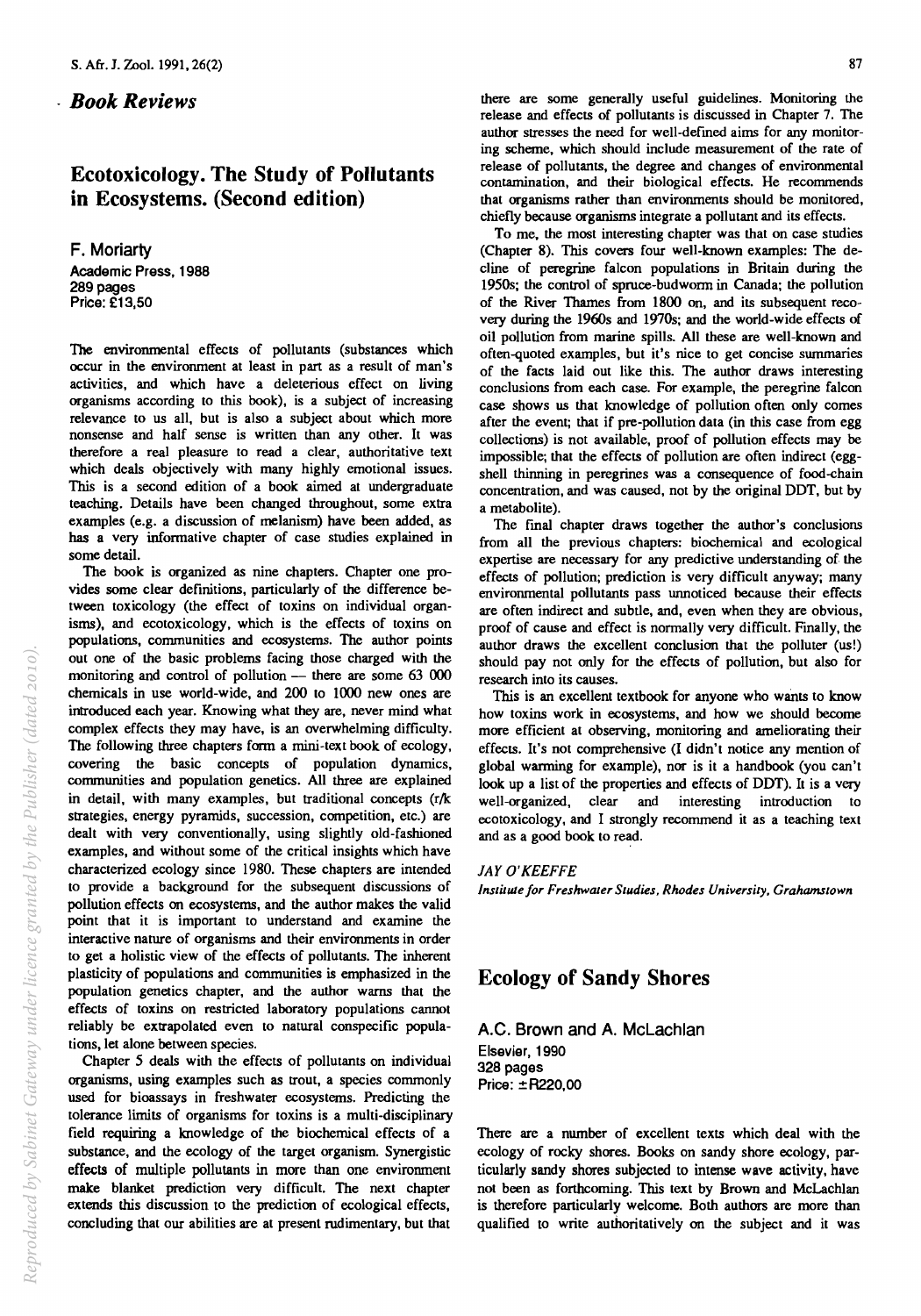therefore no surprise to find the book well written, informative and illustrated with clear diagrams. In addition I found the overall page layout to be good and the authors must be congratulated for this as the book was presented to the publishers camera ready.

The book is divided into 13 chapters, each of which is subdivided. The subdivisions along with a reasonably comprehensive index make it easy to use the text. After a brief introduction (Chapter 1) which includes the rationale behind the book, the text begins (Chapter 2) with a description of the physical environment of sandy beaches. The subject is summarized nicely and the concepts discussed should be grasped easily by most undergraduate biologists. The next five chapters deal with the flora, fauna (macro- and meio-) of sandy beaches. Chapters 3 and 4 explain what flora and fauna (primarily macrofauna) inhabit the sand. In Chapter 4 each animal phylwn (multicellular) is considered and family or generic examples are given. Numerous line drawings illustrate many of these animals. Having introduced the plants and animals, the authors go on (Chapter 5) to deal with the morphological, behavioural and physiological adaptations of macrofauna to sandy beach life. Following on from this, macrobenthic communities are examined (Chapter 6), the chapter containing information on how to sample them (brief summary), factors which affect diversity and abundance as well as community distribution and zonation. Chapter 7 then completes this section of the book with a more in depth look at the meiofauna and their role in sandy beaches.

The next section of the book (Chapter 8) deals with an important component of any sandy beach ecosystem, the surf zone and its fauna. Both the zooplankton and fishes which inhabit this dynamic area are examined. By contrast Chapter 9 looks at the role that birds and other terrestrial vertebrates have on sandy beaches. This chapter effectively highlights how little is in fact known.

Chapter 10, entitled 'Sandy beach ecosystems' ties together much of what was previously written with an examination of energy flow and nutrient cycling. The text is accompanied by useful summary flow diagrams which enable the reader to compare sandy beaches from different geographic areas. The topical subject of pollution is covered in Chapter II, concentrating mainly on organic pollutants and their effects.

Many sandy beaches are associated on their landward side with coastal sand dunes and the authors have not neglected to include a section on dune ecosystems (Chapter 12). The role that wind plays in sand transport is explained as well as the types of dunes to be found and what food chains exist within dune ecosystems. Finally the interaction between dunes and sandy beaches is considered. The final chapter (13) of the book looks at the importance of conservation and management of sandy beach ecosystems, a subject which is of particular relevence to South Africa.

As much of our understanding of the ecology of sandy beaches has come from studies done in South Africa it is not surprising that the authors draw heavily on work done by local scientists. The book has quite a comprehensive reference section and therefore it will be of use to research workers and students. Both postgraduate and undergraduate students should have their attention drawn to it. There is not much upon which to critisize the book, except for the price (not the fault of the authors I might add). At over \$90 it will not be an attractive buy, which is a pity as I do feel that it would make an excellent recommended text for any marine biology course. Perhaps the publishers will produce a soft-cover version in the near future. Nevertheless I feel sure that the book will find a place on the shelves of many marine biologists.

ALAN N. HODGSON

*Department of Zoology* & *Entomology, Rhodes UniversiJy. Grahamstown* 

# **Ecology and Natural History of Tropical Bees.**

**David W. Roubik**  Cambridge University Press, Cambridge, 1989

Price £50,00

Amongst the nwnerous books about bees and/or the tropics which have appeared over the last two decades, this new work by Roubik is one of exceptional merit and importance. It is a scholarly effort which summarizes and interprets a massive amount of infonnation about all bees (the few honey producers and the tens of thousands of non-honey producers) from all parts of the world. It works by comparison and contrast and really stands out as the first book on the biology of wild bees in general.

Approaches to the biology of tropical bees are varied, but the current one attempts to assess important aspects of these bees in ecological and evolutionary terms. This approach, which most often degenerates into thumb-sucking speculation amongst ecologists, is modified by Roubik into experimentally testable hypotheses based on his own extensive data collections as well as those from literature. This basic philosophy is clearly set out in the introduction and the rest of the book reflects this manner of thinking. The introduction includes a brief account of the natural groups of apoids, and the diversity of tropical bees, and then evaluates this biogeography in terms of current views of geological events. Inevitably, the rate of biological discovery in this century has led to many fundamentally important difficulties in terminology as new and 'intermediate' forms of sociality were uncovered. Thus, it is gratifying to note that Roubik has very clearly redefined terms such as eusocial, parasocial, communal, subsocial, quasisocial etc., which have often precluded both non-specialist and specialist alike in making progress in this area of biology.

The bulk of the book is given over to only three main chapters, each of which could be expanded into a dozen or more full-length chapters had the author written a 2000-page instead of 400-page book. As it is, these are (2) foraging and pollination, (3) nesting and reproductive biology and (4) community ecology. The frrst of these three chapters begins with a consideration of the resources actually gathered by bees which run the gamut from saps, resins, floral lipids, fragrances, nectar, polien and waxes to the flesh of dead animals and the salty 'water' of sewerage. The major resources have been studied in detail so that the mechanisms employed by bees to gather these resources are shown and estimates of efficiency considered.

Foraging as a general mechanism (whether it be for nectar, pollen or something else) is examined in terms of physiological ability as well as cost, the problems of navigation and chemical attractants of plants, and the unique aspects of social foraging. There is a general treatment of foraging styles and syndromes and how patterns of optimality are expressed in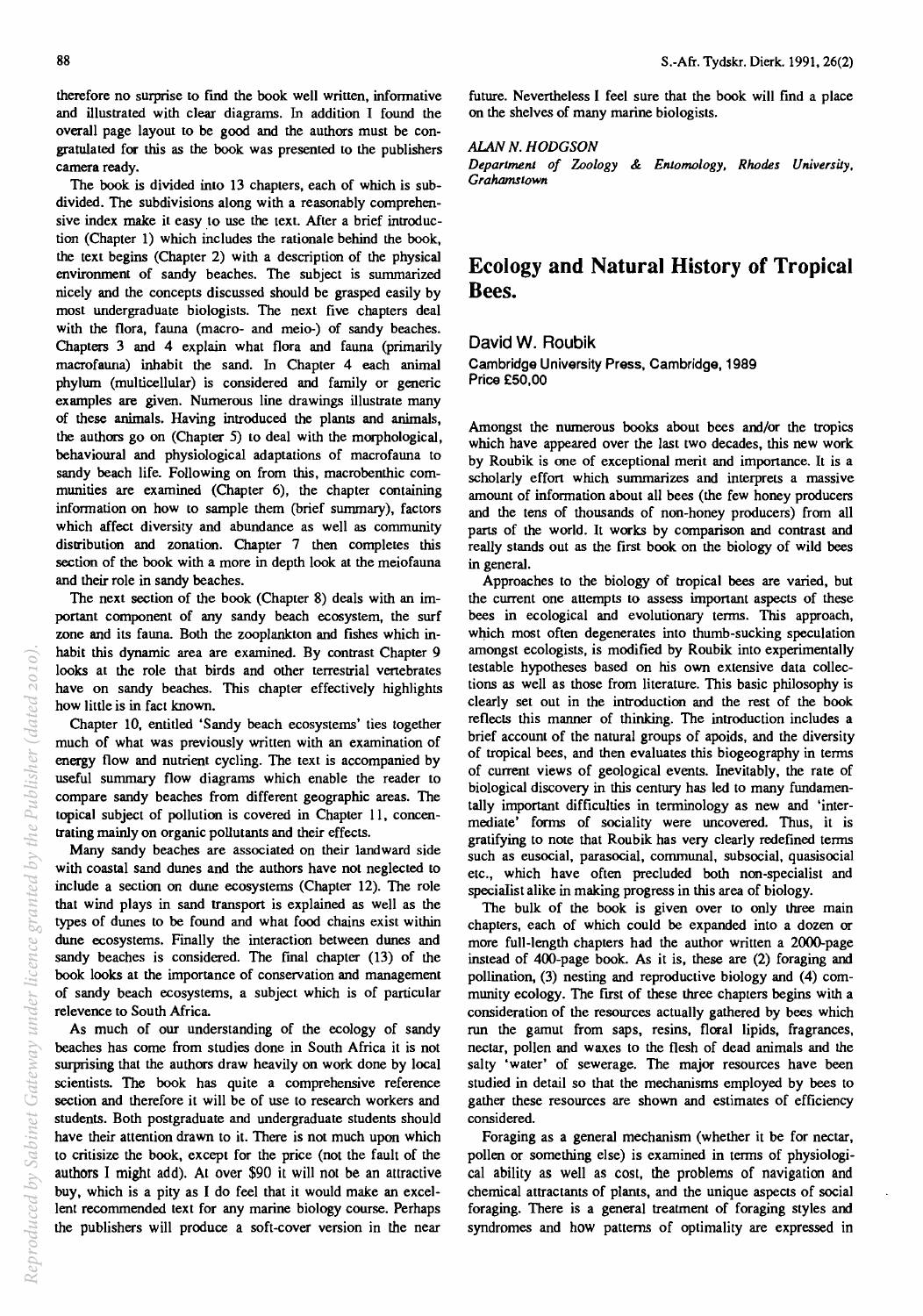solitary and social bees. Loss to predators is mentioned. All of the foregoing is summarized in several unifying essays relating to pollination ecology: the effectiveness of a pollinator, coevolutions between bees and plants and bees as the 'enemies' of plants.

Bees nest in remarkably diverse situations and employ equally varied construction techniques. In this third chapter, appropriately great emphasis is placed on the fundamental dependency of the success of bees on the success of their nests. This boils down to two primary considerations, that of protecting oneself and brood, and mating and the production of offspring. The former gives a fair and balanced account of guard bees, pheromones, colony defence, pathogens and parasites, various commensals and parasitic bees and mites. Brood production begins with mate selection and moves onto larval development and nutrition. The biological peculiarities and difficulties encountered by both solitary and social bees are compared and the section ends with a concise account of what is known of the genetic variation in these contexts.

The final chapter is devoted to community ecology. Here, what data there is, is expertly summarized and developed further into pressing questions. Seasonality, abundance and floral choice are wedded naturally and are explored in long term study data, especially in the long tongue euglossine bees. The composition of varied bee assemblages are comrasted for new world and old world tropics and in turn with non-tropical areas. Evidence is sifted to consider how stable bee populations are and why the tropics seem to enjoy a virtual monopoly on eusocial species. For the first time, the biology of the African honeybee in the new world is interpreted as an interesting experiment. Although this section is excellent, it loses somewhat by the absence of study of this race in its native lands.

There are many species of wild bees. This book goes a long way to help the reader in recognizing them (at generic level) through two important appendices. The first is a fairly complete checklist of higher categories of wild apoids and the second is a formidable collection of photographs of tropical bee genera arranged by family and geographic area. It is just a pity that the photographs are monochrome instead of in the extraordinarily brilliant colours of the real bees. The work concludes with extensive references, and a subject and a taxonomic index.

#### *H.R. HEPBURN*

Department of Zoology and Entomology, Rhodes University, *GraMmslown* 

### The Ants

#### Bert Holldobler and Edward O. Wilson

The Belknap Press of Harvard University Press, Cambridge, Massachusetts,1990 732 pages

Price: \$65

On first seeing this book one is immediately impressed by its large size and the spectacular photograph on the cover of a weaver ant in threat posture. The layout inside is extravagant with an abundance of diagrams and large black-and-white photographs as well as 24 beautiful colour plates. I not only enjoyed looking at it but also thoroughly enjoyed reading it,

despite the daunting size. By presenting a wealth of detail on ants within a framework of biological principles, the authors have eminently succeeded in preventing this book from becoming a dull compendium of facts.

The chapters are as follows:  $(1)$  The importance of ants;  $(2)$ Classification and origins; (3) The colony life cycle; (4) Altruism and the origin of the worker caste; (5) Colony odour and kin recognition; (6) Queen numbers and domination; *(I)*  Communication; (8) Caste and division of labor; (9) Social homeostasis and flexibility; (10) Foraging strategies, territory, and population regulation; (11) The organization of species communities; (12) Symbioses among ant species; (13) Symbioses with other arthropods; (14) Symbioses between ants and plants; (15) The specialized predators; (16) The army ants; (17) 1be fungus growers; (18) The harvesting ants; (19) Weaver ants; and (20) Collecting, culturing, observing. At the back is a comprehensive glossary of terms, a 65-page bibliography, and a detailed index.

The first chapter argues for the importance of ants in the terrestrial world and includes facts that mynnecologists like to mention when they are feeling insecure or insignificant. We all know that in most terrestrial habitats ants are among the leading predators of insects and other invertebrates, but did you know that ants are important in moving soil, to the extent that in tropical forests they have been found to surpass the soil-moving activities of earthworms? There are approximately 8 800 known species of ants in the world and many more that are undescribed. This chapter also highlights the economic importance of ants and the advantages of using them for research in behavioural ecology and sociobiology.

The taxonomy of ants is dealt with in Chapter 2 and includes: a synonymic list of ant subfamilies and genera (including references to species-level revisions); comprehensive morphological diagrams; a glossary of terms used in ant taxonomy; keys to the ant genera for each of the zoogeographical regions; and illustrative examples of each of the 297 ant genera. The authors wisely drew on the expertise of the available ant taxonomists, especially Barry Bolton, for compiling the keys and for general taxonomic advice. I have mixed feelings about this chapter. Without doubt it makes genuslevel ant identification much easier than it used to be. For example, Barry Bolton's out-of-date 1973 paper on the ant genera of West Africa was previously the best available source for identifying southern African ants to genus level. The keys could have been improved, however, if reference had been made to diagrams of the features that are mentioned. For example a beginner to ant taxonomy would have difficulty in understanding couplet 2 of the subfamily key which uses the acidopore to identify the Formicinae. Chapter 2 contains no labelled diagrams of the acidopore and the best one can do is find a definition of this structure in the glossary at the back of the book. There are a number of diagrams in the rest of the book that show the acidopore but these are not mentioned in the key or the glossary.

The illustrations of the ant genera, reprinted from a large number of different sources, are useful to refer to while reading the book but their artistic quality varies greatly. There is also no indication of scale in these figures. For instance, on page 93 there is a small line drawing of the huge 20 mm long ponerine ant *Streblognathus aethiopicus* while on the opposite page is a much larger drawing of the tiny 3 mm long *Probolomyrmex fili/ormis.* I had to look up these lengths in a separate source; they are not mentioned in the captions.

Chapter 2 also contains a most interesting discussion of the evolution of ants and their social behaviour. However, other than a short section on island biogeography in Chapter II,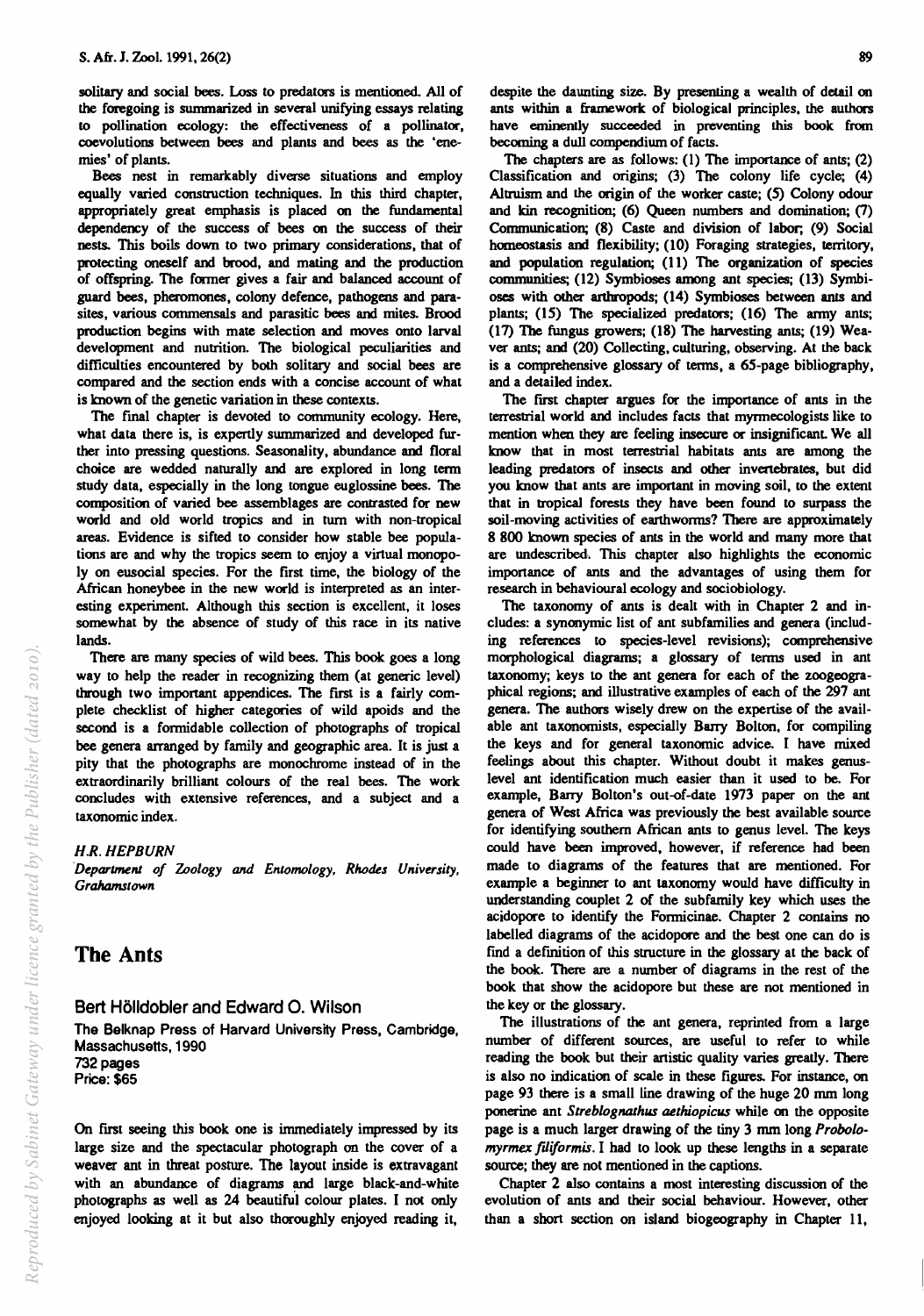very little is said about speciation in ants.

Throughout the book the authors have used tables to summarize large bodies of information. Besides being useful to the reader, these also save the text from being drowned in facts and references. Some of the more useful tables include: degrees of genetic relatedness in various ant species; records of worker reproduction in ants; a number of tables of the different types of pheromones in ants and their glandular somces; studies that have been done of caste and division of labour; the known parasitic ants and their characteristics (eight pages long); arthopods that are symbiotic with ants (14 pages long); plants with structures specialized to house ant colonies; and records of ants that harvest seeds.

From a theoretical point of view, Hölldobler and Wilson centre their text mainly round kin selection and optimization. On page 334 there is a discussion on the application of optimization theory in evolutionary biology. They state that 'In biology, as in engineering, optimization implies an optimum, a goal with reference to which the system may or may not have been ideally designed'. While the authors are clearly aware that not everything in nature is optimal, the text sometimes gives this impression or gives the impression that animals are always evolving in the direction of an optimum. An explicit example of this tendency is given at the end of the chapter on weaver ants in which the authors discuss the reasons why there are so many species of ant that, in comparison to *Oecophylla* weaver ants, employ silk in nest construction so imperfectly. They provide two hypotheses, but do not suggest the obvious reason which is that there is no selection for better silk weaving capabilities because the way these species use silk is already adequate for their purposes.

Despite the wealth of references used in this book (covered till about the end of 1988), I noticed some serious omissions with regard to papers on African ants. On page 567, the authors conunent on the biology of the termite-eating genus *Carebara* and remark that 'The unsolved mysteries of *Carebara* are symptomatic of our general ignorance of the myrmicine ants associated with termites'. However, they were unaware of Lepage and Darlington's 1984 paper in *Journal of Natural History* on the biology of *Carebara vidua* which clears up many of these mysteries. None of Barbara Curtis's papers on the Namib Desert dune ant *Campo notus detritus* is mentioned even though they were published in prominent journals (such as *Insectes Sociaux* and *Journal of Insect Physiology)* and contained information that should at least have been listed in some of the tables such as Table 3-2 on colony sizes and Table 10-1 on preferred foraging temperatures. Crewe and Fletcher's 1974 paper on the mandibular secretion of *Paltothyreus tarsatus* could have been mentioned in Table 7-4. Presumably there are other references that have been omitted so that one should be careful in assuming that the information in the tables is complete. However, the tables remain excellent general summaries of most of the available information on certain subjects.

In reading *The Ants* one is struck by the remarkable amount of research that has been done on this group since the publication in 1971 of Wilson's classic *The Insect Societies.*  To a large extent this can be attributed to the publication of the earlier book which excited people's imaginations and stimulated some really high quality research on social insects, particularly ants. Holldobler and Wilson dedicate their book to the next generation of myrmecologists and state in the introduction that one of their aims in writing it was to make ants more accessible for future study by others. They have undoubtedly succeeded in their aim and have taken ant research a quantum leap forward, not only by providing an

easily understood synthesis of the group, but also by providing useful suggestions for future research.

*The Ants,* like *The Insect Societies,* will become a classic and is an essential purchase for not only university libraries but also city libraries and even good school libraries. Besides being required reading for myrmecologists and behavioural biologists, it is a book that can be enjoyed by anyone who likes being excited by the intricacies and dynamics of life on earth.

*H.C. ROBERTSON* 

*Department of Entomology, South African Museum, P.O. Box 61, Cape Town 8000* 

# Social Insects: an evolutionary approach to castes and reproduction

Edited by W. Engels Springer Verlag, Berlin 1990 265 pages Price: DM89,OO

Although knowledge of the social insects, especially honeybees, stretches back over two millenia to Aristotle, it is only since Edward Wilson popularized socio-biology two decades ago that science has energetically applied its growing technology to the biology of social insects. The result has been a tripling of the number of journals specializing in articles about animal sociality, and a shelf-full of books reviewing facts and hypotheses of social organization.

As in other areas of science, it is practically a truism that no insight into sociality can develop without an understanding of the mechanisms generating social phenomena. Similarly, the origins of these mechanisms must be understood in the context of the phylogeny and natural history of the organisms displaying them. *Social Insects: an evolutionary approach to castes and reproduction* braids together these three themes in an extensive review of one of the central characteristics of insect sociality: the division of reproductive activity amongst members of a colony. In doing so, it touches on most aspects of social differentiation in these insects.

The nine chapters of this book take a usefully broad view of reproduction, by discussing the production of both new individuals and new colonies, and by recounting both natural history and experimental work. The first three essays deal with termites, ants, and social wasps respectively, while bumblebees, sweat bees, carpenter bees and various other bees occupy the rest. This taxonomic diversity is paralleled by the diversity of the topics that have been explored. The preface serves not only as an introduction, but also provides deftnitions of the terms *differentiation* and *pheromone,* in order to unify the body of the volume. The difficulty of defining *caste* is a recurrent theme in several of the subsequent chapters.

The implications of hemimetaboly for termite caste, and of diploidy in both sexes for termite reproduction, are well laid out by Noirot, and form a neat counterpoint to the rest of the volume by emphasizing the contextual importance of holometaboly and haplodiploidy in the remaining societies.

The amazing social flexibility of species where the social differentiation of individuals arises primarily from behavioural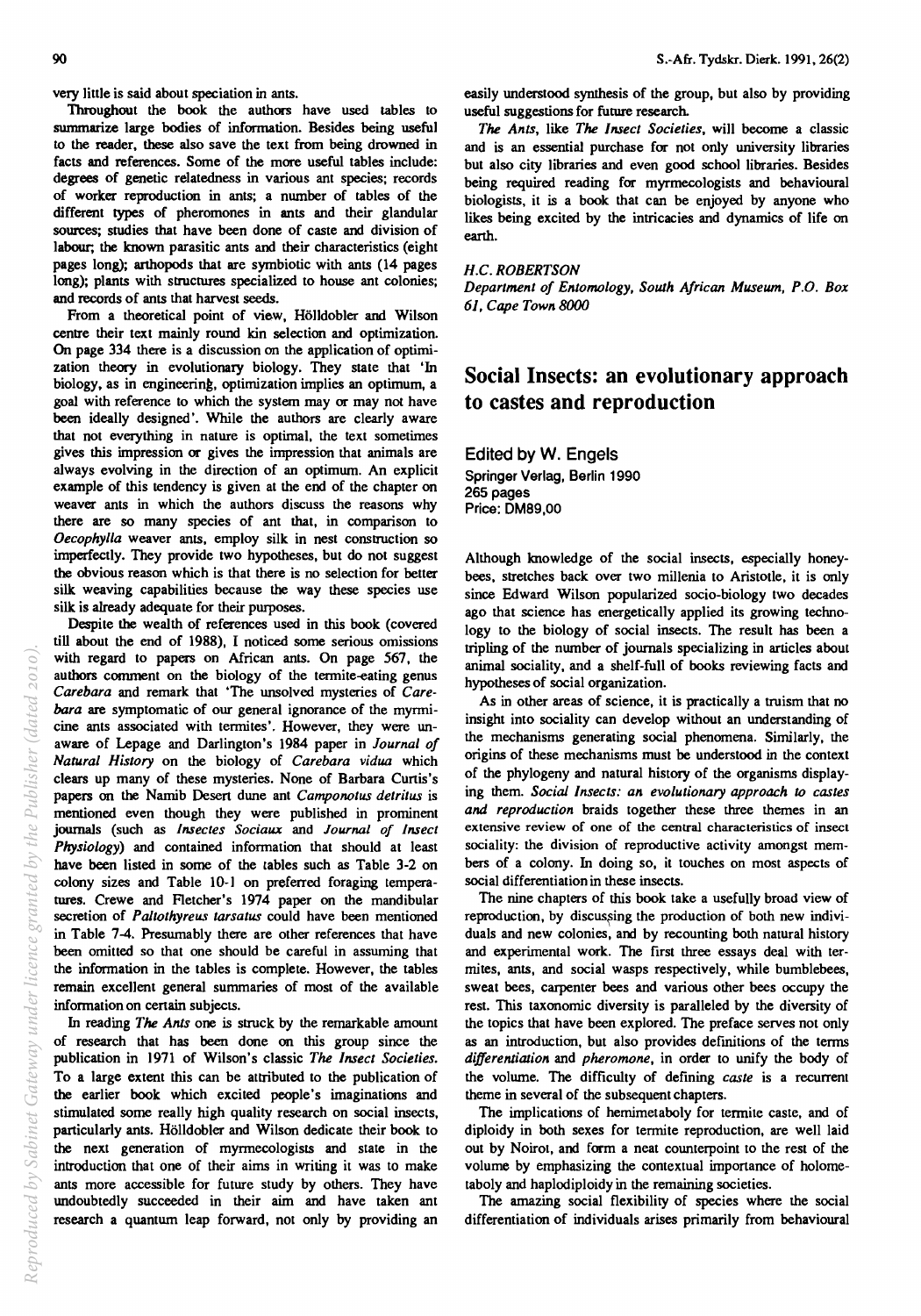interactions between adults, is the nub of Michener's discussion of social halictine bees. He also highlights the role of nest architecture and colony size in giving societies structure, and the effects of varying seasonal conditions during larval development on the body size of adults. All of this information is integrated with a discussion of the evolutionary origins of sociality of these insects.

In other groups of bees, a less flexible form of social organization results from the physical differentiation of colony members during larval development. Reproductive differentiation of the adults is mediated by pheromones characteristic of the reproductive caste. The long article by Engels and Imperatriz-Fonseca examines such a state in the honeybees and stingless bees, and concludes that the problems created by the evolution of increasingly specialized reproductive individuals has led, by separate paths, to a convergence of the social organization of these two groups.

In certain races of honeybee, the disadvantages of the more rigid form of social organization have apparently been met by the evolution of laying workers, an apparent reversal of the evolutionary trend towards differential specialization in the honeybees. Velthuis, Ruttner and Crewe explore this phenomenon, giving details of the associated modifications to the expression of pheromonal regulation that is otherwise characteristic of honeybees.

The importance of regulatory pheromones and the quality of larval nutrition in reproductive differentiation in each group of social insects are mentioned in varying detail in the respective chapters. Hartfelder fills in a few gaps in earlier chapters by concluding the collection of papers with a detailed review of the roles of juvenile hormone and the ecdysteroids, including prothoracicotropic hormone, in the physiological differentiation and regulation of reproductives in bees and ants. Valuable comparisons are made with the hormonal regulation of growth and diapause in other insect orders, pointing to the origins of the mechanisms underlying the other manifestations of reproductive differentiation in social insects.

The essays are clearly and concisely written. The scope of each is partly a product of the amount of research that has been done in each field, and certain theoretical issues, such as the place of kin selection in social evolution or the evolution of reproductive differentiation in ants, are given only implicit treatment. The general result of this compendium of reviews is to give an introduction to the literature dealing directly with reproduction in social insects, and to point out where future research would be fruitful; this must constitute a mark of its value. Each chapter is illustrated and well referenced. An index is absent, but because a list of sub-headings leads each chapter, and because of the well defined taxonomic scope of each contribution, it is unnecessary. Apart from a thin scattering of typographical errors and editorial lapses, this book is a satisfying and useful review that meets the general standards of its publisher. It would benefit an entomological research library.

#### **MARTIN VILLET**

*Deparlmenl of Zoology, University of Ihe Witwalersrand, Johannesburg* 

# **Mathematical Biology**

#### J.D. Murray

Springer-Verlag, New York, 1989 767 pages Volume 19 in the Biomathematics series Price: DM98,OO

The author, who is director of the Centre for Mathematical Biology at Oxford, has produced a book covering a wide spectrum of problems that are amenable to mathematical analysis. Among the topics covered are population growth models, predator-prey models, biological oscillators, nerve conduction, animal coat patterns and the spread of epidemics from the ancient (the Black Death) to the modern (AIDS).

Ecologists will be interested in the chapters on population growth and the discussions dealing with the management of fish harvesting and assumptions which underlie the International Whaling Commission's model of the baleen whale. The phenomenon of synchronized insect emergence every 13 or 17 years is explained in terms of a predator-prey model.

One of the most interesting sections of the book deals with spot production in animals such as leopards and giraffes. The basic model postulates that the patterning is governed by reaction-diffusion mechanisms. Such systems (the Belushov-Zhabotinskii reaction being an example) can give rise to areas in which the concentrations of the chemicals form steady-state spatial patterns. Applying such a model to the diffusion of morphogens (one for light hair and the other for dark) gives rise to the spot pattern. Different patterns depend upon the size of the animal, the time of activation of the morphogens and their rate of diffusion. A later chapter which deals with more complex patterns such as the distribution of microvilli on the cellular surface, shows that interaction between mechanical forces generated by the interaction of a cell with its environment and chemical concentrations could also explain spatial patterning.

The last chapters deal with the spread of epidemics. An amusing aside is given in a short history of the Black Death, describing a 15th century cure for the plague which contained (among other things) saffron, dill, a crane's beak and mustard. As Murray remarks - 'There is no record of how effective this cure was!' Of great interest to us in Africa is the section on the spread of AIDS. The curves, generated with data obtained from the homosexual community in San Francisco, paint a bleak picture and show clearly the effects of promiscuity on the spread of the disease. What is particularly disturbing is that the curves are based on the assumption that not all HIV seropositives will develop AIDS. If this is not so, the model predicts a catastrophic spread of the disease.

As the author points out in his introduction, these models represent possible descriptions of the process  $-$  a working hypothesis as it were, and it requires experiments to further refine the models and to determine which ones should be discarded. The author has succeeded in giving a 'Cook's tour' of many of the interesting areas of mathematical biology. I would have preferred a greater use of experimental data to give actual solutions to the equations. Of course, in many cases these values are simply not available. In a sense this represents both the strength and weakness of mathematical biology today with a few simple assumptions some very sophisticated behaviours can be modelled, but without some input from an